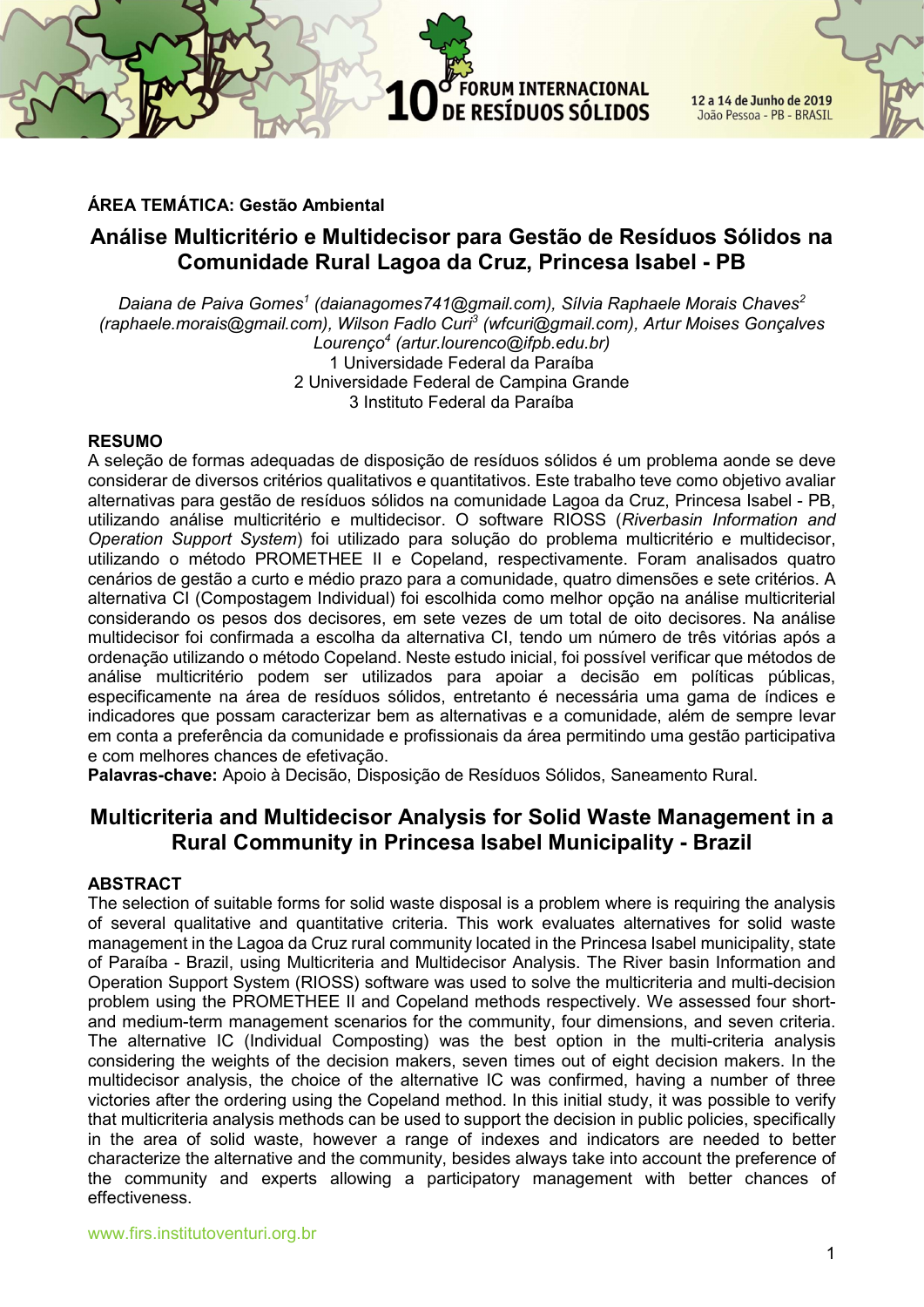Keywords: Decision Support; Rural Sanitation; Solid Waste Disposal.

## 1. INTRODUCTION

The problem of solid waste is one of the significant obstacles to achieving sustainable development given its increasing amount and the lack of adequate disposal sites or systems (JACOBI and BESEN, 2006). The insufficiency in the Solid Waste Management (SWM) entails environmental (pollution of water, air, and soil), social (public health, inadequate subsistence of waste pickers), and economic problems (devaluation of land, costs of recovering environmental damage) reaching all domains in the natural and anthropic environments.

ORUM INTERNACIONAL

DE RESÍDUOS SÓLIDOS

In the last decades, the Brazilian scenario in the SWM has made some progress, but still very incipient, mainly in the less developed regions. In the year 2016, the solid waste situation in Brazil showed a setback compared to the previous year, 59.8% of the Brazilian municipalities incorrectly allocated their waste, and in the Northeast, this figure reached 74% of the municipalities (ABRELPE, 2016). Rural areas, generally devoid of environmental control technologies and far from urban areas, also present alarming numbers. According to data from FUNASA (2012), 80.2% of the solid waste generated in the rural area is not collected and end up having other destinations. These destinations are varied, but the most common practices are burning, thrown in the open or in water bodies, which are legally prohibited and emphasized in article 47 of Law No. 12305 of August 2, 2010, in art. 17 of the National Policy on Solid Waste (BRASIL, 2010).

The community of Lagoa da Cruz is located in the rural area of the municipality of Princesa Isabel, located in the semiarid of state of Paraiba, Brazil. As the national and regional scenery, the community has faced problems with inefficient, or even absent, solid waste management. The poor collection of waste by improvised trucks, comprising intervals of up to one month, generates disappointment in the community, leading to the burning of waste or the disposal in unsuitable places. Also, the community shows no other action to solve the waste problem. The municipality of Princesa Isabel disposes the collected residues in a garbage dump, which merely moves the problem to another place. The failure in public policies and efficient management models to implement the National Solid Waste Policy (PNRS) together with the absence of community participation in the management, community is lacking in information both related to the management of these residues and their implications in public health, end up generating the environmental and socio-economic problems mentioned above.

Residues produced in rural areas ranging from household waste to animal feed supplements also depend on the nature of the property, seasons, climatic conditions, and household habits and living standards (DAROLT, 2008).

Thus, participatory management models adapted to the local characteristics should be analyzed considering several criteria before their implementations. The prolonged period of drought in the region combined with the poor management of water resources has caused the municipality of Princesa Isabel a shortage of water. This has caused the search for new sources of supply, such as unmonitored dams, and an increase in well installations without inspection and control in the urban and rural areas. Many of these alternative sources are at the mercy of contamination due to inadequate disposal of solid waste.

# 2. OBJECTIVE

In view of the above, the objective of this study is to evaluate alternatives for solid waste management in the Lagoa da Cruz rural community in the Princesa Isabel municipality, state of Paraiba - Brazil, using Multicriteria and Multidecisor Analysis.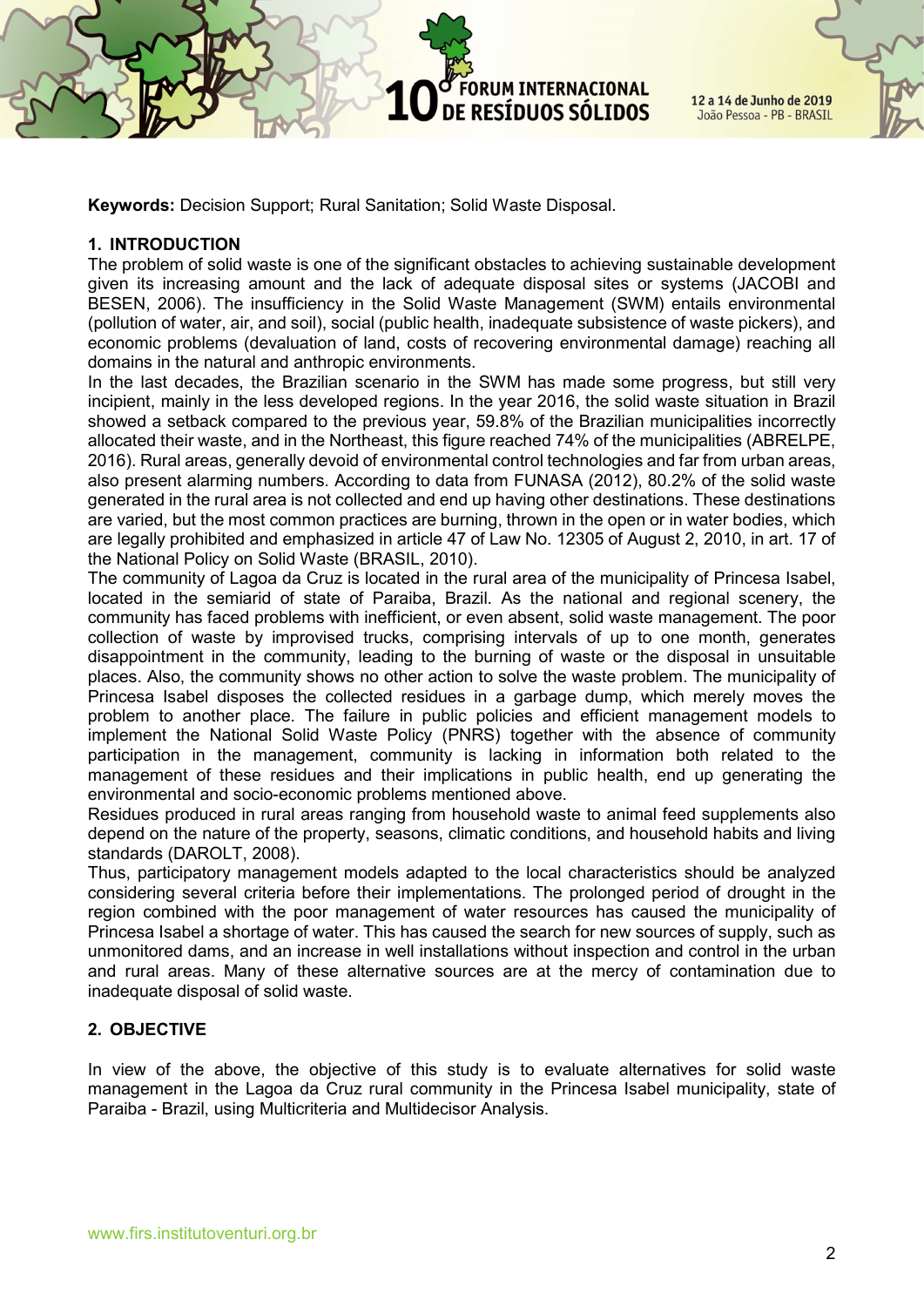FORUM INTERNACIONAL DE RESÍDUOS SÓLIDOS

12 a 14 de Junho de 2019 João Pessoa - PB - BRASIL

#### 3. THEORICAL FRAMEWORK

#### 3.1 Multicriteria and Multidecisor Analysis

Viable management alternatives should be based on criteria covering environmental, local socioeconomic and technical-operational dimensions, thus allowing decision-making based on a technical-scientific analysis. Still, society participation in management models is essential for success. Community preferences coupled with the balancing of technical staff expertise is a successfully employed strategy (LIRA and CANDIDO, 2013).

The selection of suitable forms of solid waste disposal is a complex problem, consisting of the analysis of several qualitative and quantitative criteria in an integrated way (ARIKAN et al., 2015). According to Balaban and Baki (2010), the main reason is that solid waste management is not only a social problem but also a multicriteria decision problem that consists of political, socio-cultural, technical-operational, economic and environmental aspects.

Multicriteria methods have the characteristic of easy use and implementation, since they do not involve dense mathematical calculations or robust computational systems, for example in multiobjective optimization approaches. Huang, Keisler and Linkov (2011) carry out a vast review of research involving multicriteria applied in the environmental sciences. According to the authors, 300 studies were published between 2000 and 2009, and there was an expressive increase in the successful use of these techniques in the period evaluated. However, the applications of multicriteria decision support methodology in public policies are still scarce (SILVA and JANNUZZI, 2009).

#### 3.2 Applications in Solid Waste Management

According to Ornelas (2011) it is necessary to develop methodologies to assist decision-making in the processes inherent to urban solid waste management (USWM), involving the processing and analysis of spatially distributed data and information. Therefore, its work intends to contribute to the operationalization of USWM through the application of concepts, techniques and procedures inherent in geoprocessing and spatial analysis, proposing and testing methodologies for sanitary landfills site selection, definition of voluntary delivery points (VDP) of recyclable waste and definition of urban solid waste collection and disposal routes (USW).

Lima et. al., (2014) analyzed the technologies to support the management and treatment of urban waste (MSW) in front of different processes involving political, economic, environmental and social aspects. The technologies analyzed were: recycling, composting, mechanical-biological treatment, anaerobic digestion, incineration with combined cycle electric power, landfill with and without power generation. The technologies were ranked in the models based on four criteria: environmental, social, economic and political.

Thus, we identify, through the literature review, three most used types of approaches of multi-criteria methods in solid waste management: evaluation of the efficiency of the management models implanted (HANAN, BURNLEY and COOKE, 2013; PIRES, MARTINHO and CHANG, 2011; HAMADA, 2011), the choice of viable management alternatives to be implemented (ARIKAN et al., 2015, VUČIJAK, MIDŽIĆ KURTAGIĆ and SILAJDŽIĆ, 2016) and the selection of optimum landfill sites health care (CABRAL, 2012; ESKANDARI, HOMAEE and MAHMODI, 2012; BELTRAN et al., 2010). Among the literature consulted, most of the studies do not consider the participation of all the decision-makers involved in solid waste management processes, thus not including multi-decision analysis techniques. Also, no research was found that addressed the use of multicriteria and multidecisor techniques in rural communities.

However, for He (2012), there is a need for suitable management models for municipal solid waste in community and villages in rural areas, especially in developing countries, as Brazil. The author emphasizes that agricultural waste management is a significant component of the integrated management of solid waste in developing countries, and proper treatment of such waste requires efficient management. Thus, we still need researches aimed at the use of techniques that provide reliable alternatives, making management efficient, in rural communities taking into account all their characteristics and participation of all involved actors.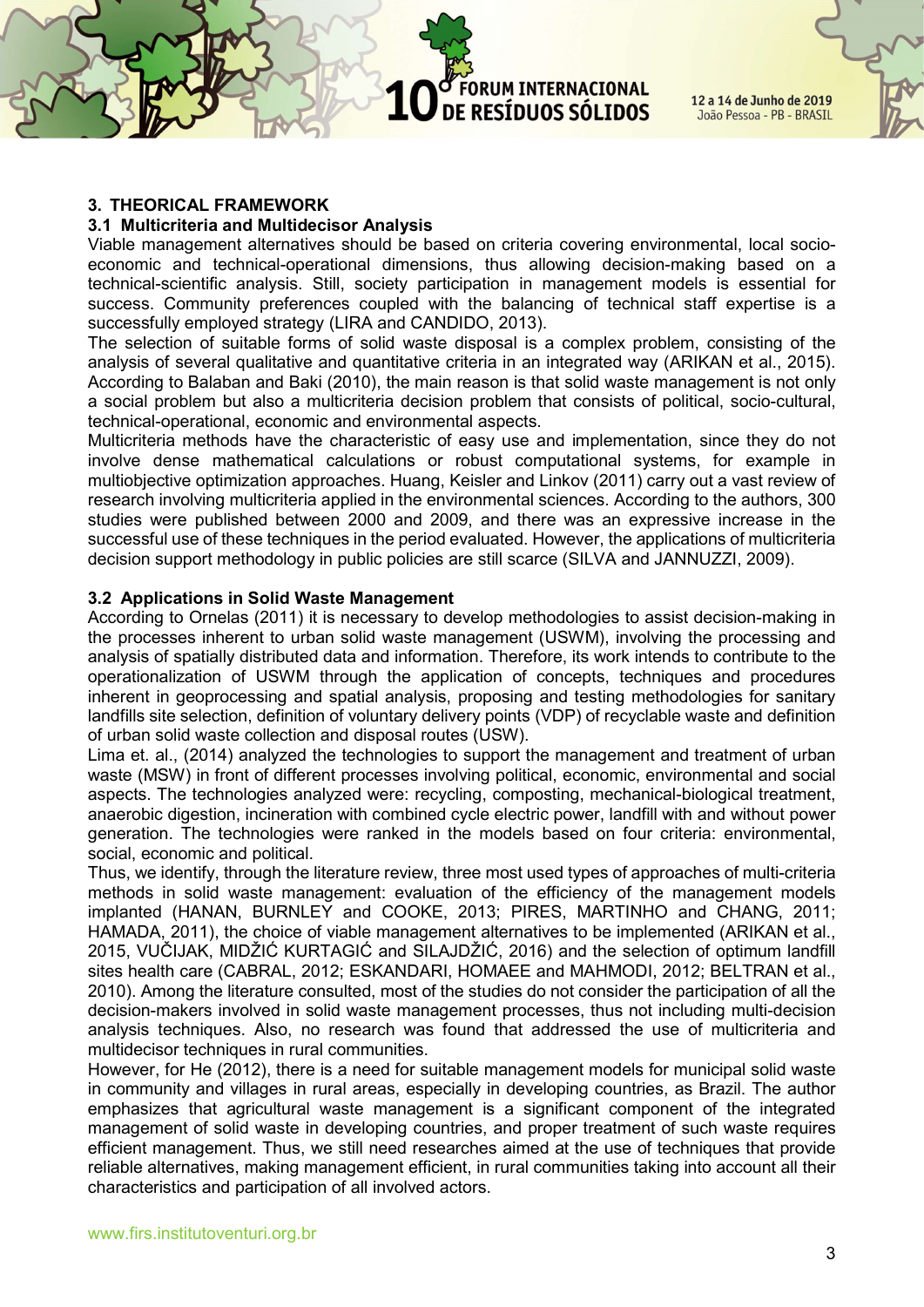ORUM INTERNACIONAL DE RESÍDUOS SÓLIDOS



## 4. RESEARCH METHOD

The following methodological steps were performed with their respective descriptions:

## 4.1 Study Area

The rural community Lagoa da Cruz is located in the municipality of Princesa Isabel, state of Paraiba - Brazil. According to IBGE (2010), the municipality has approximately 21,283 inhabitants, of which 31% are located in rural communities. The estimated population growth was 8.45% in 2016, totaling 23,247 inhabitants (IBGE, 2016). The Municipal Human Development Index (HDI) is 0.606, and its economy is based on services, agriculture and some poultry industries, which are virtually responsible for all the region's gross income (GNI). The city has an area of 368,067 km², and the area has a predominance of rural territory. Rural community of Lagoa da Cruz was delimited as a census sector (nº 251230905000013) in the 2010 Brazil Census, presenting nowadays a total of 680 inhabitants according to the city Department of Health. Leaving towards the municipality of Tavares in highway BR-426, at 7.5 km we take a dirt road for another 1.5 km until reach the community. We verify that the community already undergoes a process of urbanization, with some squares and paved streets, a factor that generates the production of new types of solid waste besides those

generally produced in rural areas.

## 4.2 Characterization of the Study Area

Lagoa da Cruz community already has crisis in solid waste management. Public health problems are felt and reported by the community. According to the survey, health workers report an increase in the incidence of people with respiratory problems due to the waste burning. They also reported a rise in the appearance of cases of arboviral diseases, noting that the northeast region is experiencing an outbreak of this type of disease, and the inadequate waste disposal is a factor that has contributed to the disease spread.

Burning waste leads to public health problems as well as causes air pollution and other negative environmental impacts over long and medium term. The negative effects to the environment are diverse. Launches of open-pit waste pollute and contaminate the soil, making areas unproductive for family farming, affecting subsistence in a specific part of the community. Even when collecting waste from the community, which occurs once a month, a long interval, according to the residents, the city of Princesa Isabel disposes the solid waste in a dump, thus generating problems such as inadequate access by waste pickers, who are subject to any disease, requiring models that also aim at the economic emancipation of these people.

We verified that all waste is disposed in an irregular manner, with 92% sent to the garbage dump, either the municipal dump or a small dump surrounding community and another 8% of waste is burned (IBGE, 2011). These data reinforce the need for new approaches to solid waste management in the community, as well as the insertion of the community in decision-making processes - through multi decisional analysis - bringing significant changes in attitude and knowledge appropriation.

## 4.3 Definition of Scenarios and Dimensions

Scenarios/alternatives of solid waste management were defined for the community. The situations were pre-filtered according to the characteristics of the community, for example, the construction of a sizeable composting plant, not feasible due to the small volume of organic waste generated by the community.

After the filtration, four management scenarios/alternatives for the solid waste generated in the community were defined, considering the short- and medium-term actions where the community itself would mobilize through the association of residents. The scenarios were: Selective Collection (SC), Situation Current (SA), Individual Composting (IC) and Composting Courtyard (CC). In the SC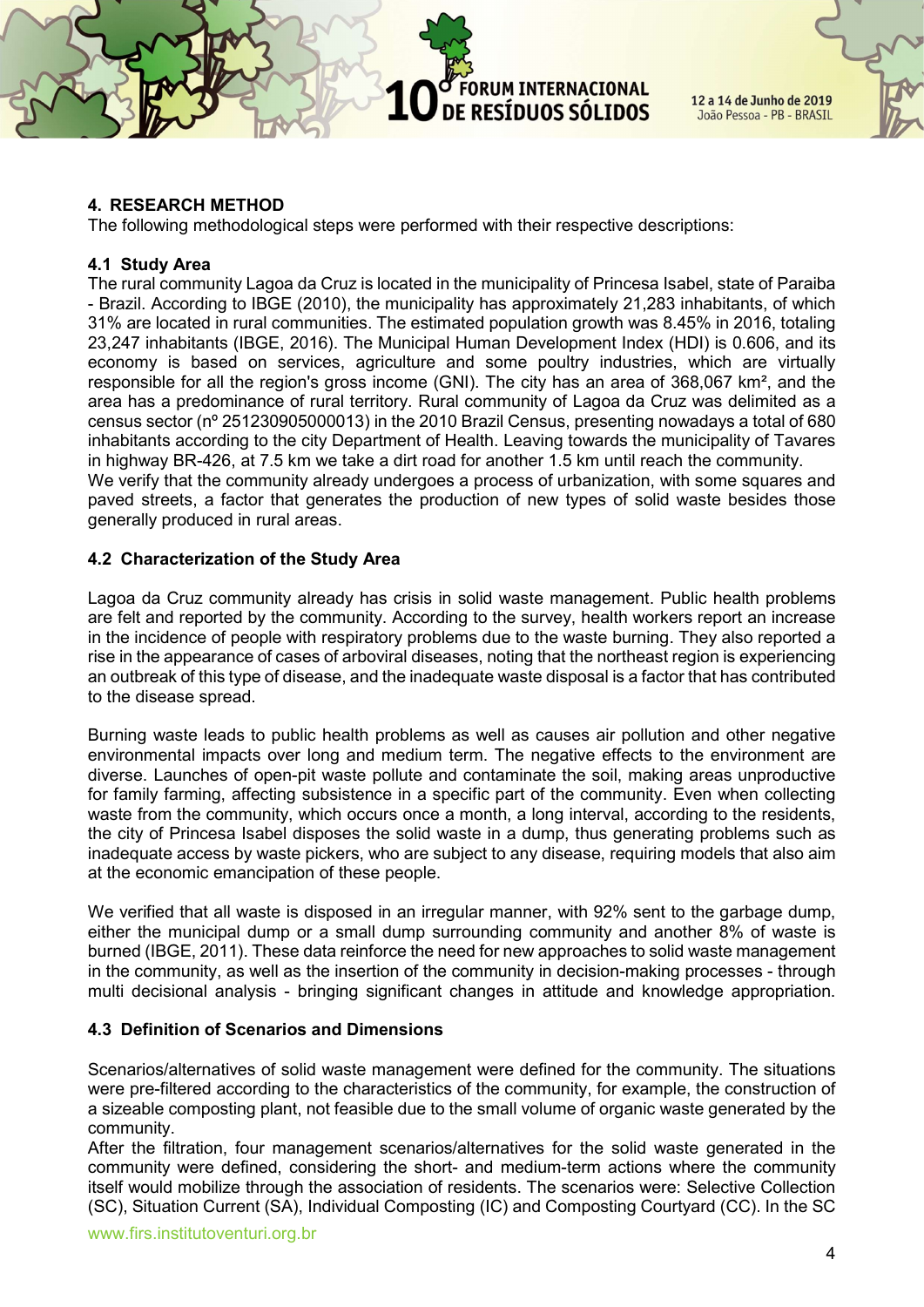scenario, a system of selective collection in the community would be implemented, making it possible to reuse, recycle and compost. The SA scenario would remain the way solid wastes are disposed. In the IC scenario, each family would compost their organic household waste, facilitating the work of the collectors and generating fertilizer for agriculture. Finally, in the CC scenario, a collective composting yard for the community would be implemented where all community organic waste would be composted, including those generated in agricultural production.

**ORUM INTERNACIONAL** 

DE RESÍDUOS SÓLIDOS

In this step, the study dimensions taken into account in the multicriteria analysis were also defined. A report can encompass the study of environmental, social, economic, technical-operational, among others. It is also possible to use sub-dimensions for each dimension chosen, e.g. the ecological aspect can have the sub-dimensions fauna and flora, these may have other sub-dimensions such as terrestrial fauna and aquatic flora, respectively.

The multi-criteria analysis used in this work have four dimensions: Environmental, Economic, Social and Operational. The Environmental Dimension involves criteria related to the environment preservation. The Economic Dimension is related to rules that describe feasibility on the capital's point of view. The Social Dimension seek to incorporate social welfare into the chosen management model. The Operational Dimension address the technical-operational aspects of the management model.

## 4.4 Choice of Criteria

Criteria are qualitative or quantitative values derived from indexes, indicators or simply values assigned to some judgment. When the criterion has qualitative value (e.g.: good, bad and very bad) it is transformed into quantitative by the use of a utility function, which usually normalizes this criterion on a scale between 0 and 1.

The criteria were chosen based on the scenarios, dimensions and sub-dimensions, checking the data availability.

The Management of Solid Residual Domiciliary (GSRD) should be integrated and participatory, so the criteria taken into consideration should cover environmental, socioeconomic and technicaloperational aspects. The criteria used in the multicriteria problem can be described as follows:

- Environmental Return: It involves positive impacts of the management model on the environment;
- Cost: Involves the amount needed to implement the management model;
- Economic Return: Involves the generation of income for the community through the management model used;
- Community Involvement: Involves community participation as responsible for the management process;
- Vulnerability: It involves risks to the residents.

## 4.5 Preparation and Application of Questionnaires

The questionnaires were based on the choice of dimensions and criteria. The objective of the surveys was to obtain a vision, albeit not a general one, of the community's perception about the solid waste problem and the degree of importance of each dimension and criterion to be used in the multidecisor analysis, thus including the community in the decision-making processes. We interviewed two members of the community. We also applied questionnaires to other 5 segments, namely: academics, teachers from the environmental area and other areas of concentration of this study, thus incorporating technical and scientific knowledge in the analysis; Students, also belonging to and not belonging to the study concentration area, Organized Civil Society, with representative of an NGO of the municipality; the Private Sector, which comprises an environmental engineering and consulting firm; and the Public Power, which was represented by a local governor.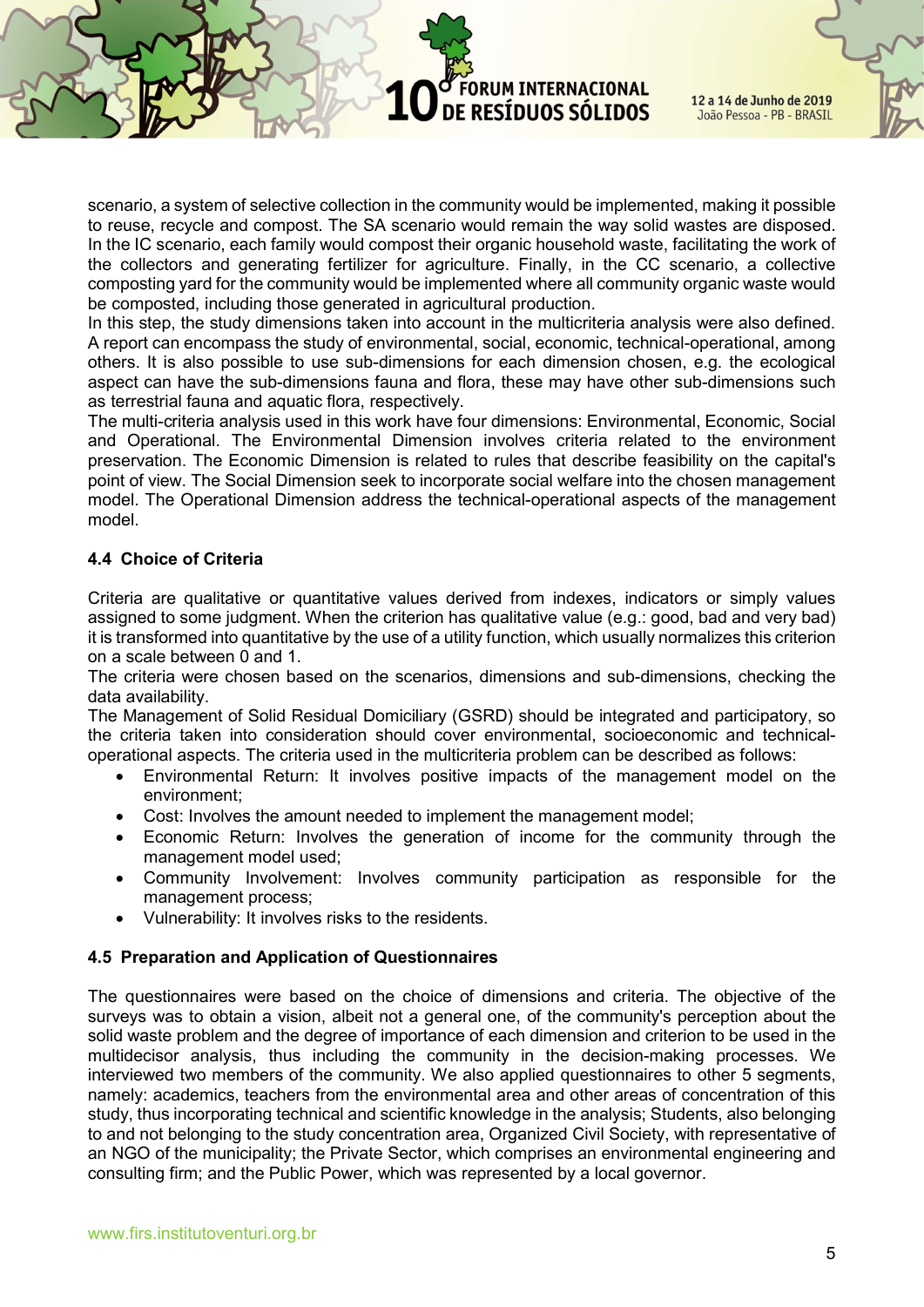The questionnaire had a brief explanation of the work and was divided into sections. In the first section, the respondent faced questions for collecting general information, such as: Name (not mandatory); Its segment, and the level of satisfaction with how the municipality manages solid waste. The second section contained questions about the level of preference for each of the dimensions considered in this study. In the third, they were questioned regarding the level of choice for each of the criteria. It is important to emphasize that in the questionnaire both the dimensions and the requirements were characterized, described and exemplified, thus facilitating the interpretation of the respondents.

**ORUM INTERNACIONAL** 

DE RESÍDUOS SÓLIDOS

## 4.6 Multi-Criteria Decision Analysis

The multicriterial method applied in this study was one of the ways of the PROMETHEE II family (Preference Ranking Organization Method for Enrichment Evaluations II) of the French school of Multicriteria Analysis to the Decision (AMD). The method involves concepts and parameters that are easily understood and assimilated by decision makers (ARAÚJO and ALMEIDA, 2009). The process does not require computational robustness to be applied and is considered easy to implement. Another advantage of the method is that it aims at the complete ordering of alternatives, avoiding any incomparability (MORAIS and ALMEIDA, 2006).

The multidecisor method of Copeland was used by Copeland and was proposed by the American researcher A. H. Copeland (1898-1970), the Copeland method is derived from the Condorcet method, thus uses the same matrix obtained in the method. From it, one calculates the sum of the victories less the defeats, that is, the lines are subtracted by the columns, in a simple majority voting, then the alternatives are ordered by the result of that sum (LEVINO and MORAES, 2010).

The Copeland method has the advantage of always providing a total ordering (as opposed to the Condorcet method) and significantly reduces the influence of irrelevant alternatives, however, it is computationally demanding (FERREIRA, GOMES and MELLO, 2011; GOMES e MELLO, 2005, GOMES JUNIOR et al., 2005).

After the problem structuring, the analysis and application of the multicriteria and multidecisor methods were performed using the River basin Information and Operation Support System (RIOSS) software and decision support software. RIOSS (Lourenço and Curi, 2015) is a decision support software for natural resource management (although it allows applications in several areas) that has been developed by the research group GOTA (Total Water Optimization Group), today in a partnership between researchers from UFCG (Federal University of Campina Grande) and IFPB-PI. The software has integrated subsystems that are responsible for making the variables involved in decision processes - Metrology Subsystem - storage of variable series - Measurement Subsystem and for the analysis allowing the creation of indices and indicators and multicriteria analysis (by PROMETHEE II method) and multidecisors (several methods) - Analysis Subsystem.

## 5. RESULTS

The Table 1 shows the synthesis of the criteria used in the multicriteria problem according to the analyzed dimensions and the defined scenarios.

| <b>Dimension</b> | <b>Criteria</b>            | Scenerios* |            |         |            |
|------------------|----------------------------|------------|------------|---------|------------|
|                  |                            | <b>SC</b>  | SΑ         | ΙC      | <b>CC</b>  |
| Enviromental     | Enviromental return        | Medium (2) | None $(0)$ | High(3) | High $(3)$ |
| Economic         | Cost (R\$/ton)             | 389        | 26         | 0,0016  | 60         |
|                  | Economic return            | High $(3)$ | None $(0)$ | Low(1)  | Medium (2) |
| Social           | Community<br>participation | Yes $(1)$  | Yes $(1)$  | Yes (1) | Yes $(1)$  |

|  |  | Table 1. Synthesis of the criteria |
|--|--|------------------------------------|
|--|--|------------------------------------|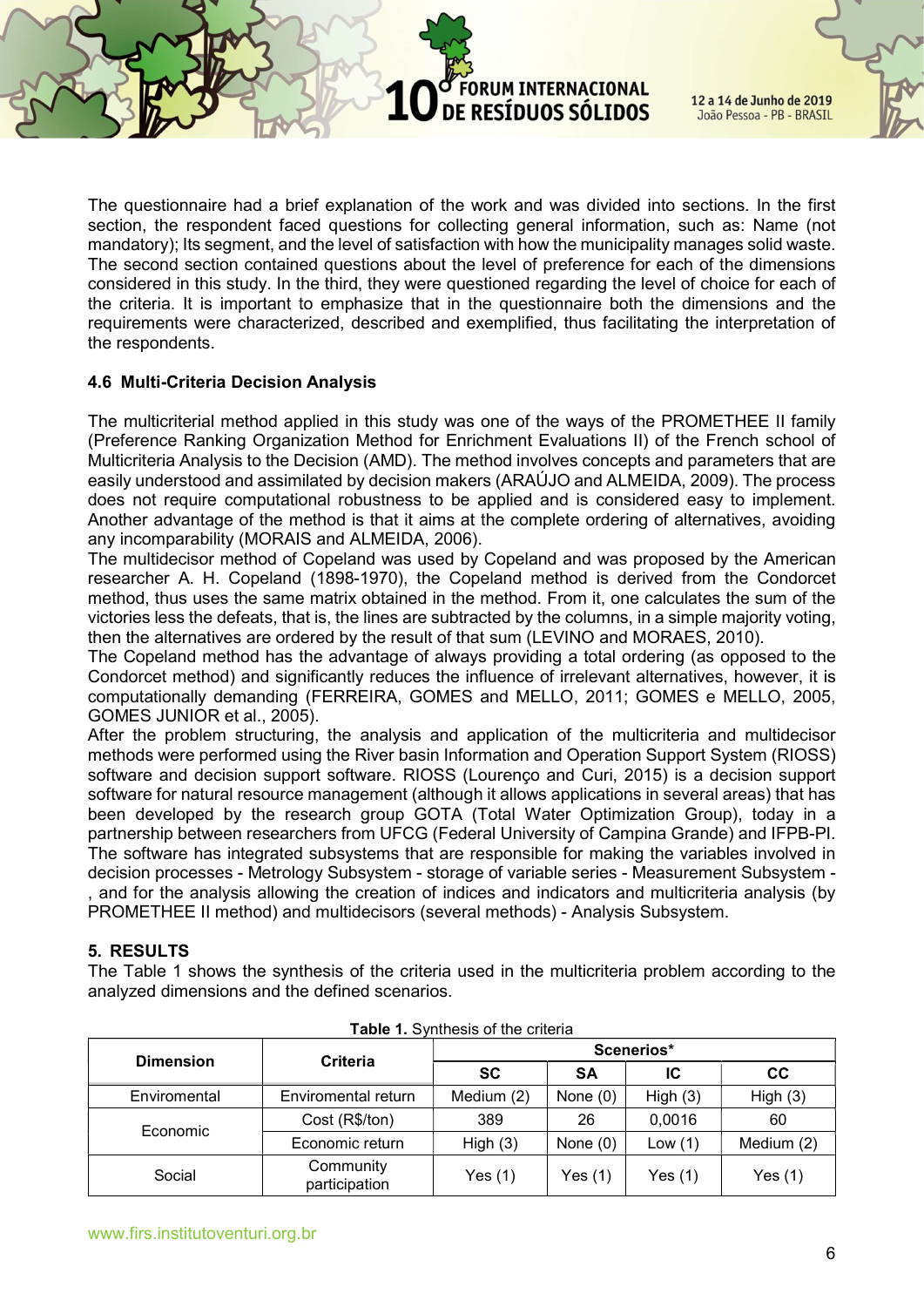ORUM INTERNACIONAL 12 a 14 de Junho de 2019 DE RESÍDUOS SÓLIDOS João Pessoa - PB - BRASIL

|                                                                                                                                                        | <b>Vulnerability Situation</b> | No(0) | Yes (1) | No(0) | No(0) |  |
|--------------------------------------------------------------------------------------------------------------------------------------------------------|--------------------------------|-------|---------|-------|-------|--|
| Operational                                                                                                                                            | Deployment Time<br>(davs)      | 30    |         |       | 180   |  |
|                                                                                                                                                        | Answer time (days)             | 120   | 30      | 90    | 300   |  |
| $*$ 00 0-1-14 $\sim$ 0-1-14 $\sim$ 0.4 0.00 $\sim$ 0.4 $\sim$ 10.14 $\sim$ 10.15 $\sim$ 10.15 $\sim$ 0.00 $\sim$ 0.000 $\sim$ 0.000 $\sim$ 0.14 $\sim$ |                                |       |         |       |       |  |

CS- Selective Collection; SA- Current Situation; IC- Individual Composting; CC-Composting Station.

The values of the quantitative criteria were verified together with literature and research in companies that work with solid waste management. The qualitative criteria were numerically staggered considering the level in each scenario and had their conceptualization based on considerations made in the literature and the authors' view.

Figure 6 shows the results of the multicriteria analysis performed using the RIOSS software, considering the weights of each decision maker, thus presenting the preference of each of them for each management alternative.



**Figure 4.** Multicriteria analysis for each decision maker and scenario

Academy 1 represents the teacher in the area of environmental sciences; Academy 2 represents the diverse concentration area teachers; Student, is a student of the IFPB-PI who resides in the community; the Resident of Community 1 and 2, are the two representatives of Lagoa da Cruz community; the Public Power is a representative of the municipal Legislative Branch; the Private Sector is a representative of an engineering firm; civil society are representatives of an NGO also located in the municipality.

The Resident of Community 2 expresses itself in a differentiated way concerning the others, occurring the change of ranking of the alternative PC from the third place to the second place occupying the alternative CS. However, all decision-makers considered the IC alternative as the best option for solid waste management.

The choice of Individual Composting (IC) to treat community waste would impact a considerable change in the community in the short term. Low operational cost and ease of use can facilitate the implementation of composting, as well as the advantages of composting, avoiding pollution and environmental contamination, among others. It would immediately facilitate the process of sorting the own collectors of recyclable materials that reside in the community itself.

The form would have to be defined individually according to the conditions of each inhabitant. According to Wangen and Freitas (2010), the form to be used depends on the available space. A composter or pile usually uses less space than a string. If the amount of material to be composted is small, grounding may be more practical. Figure 7 presents the results of the multidecisor analysis using Copeland method.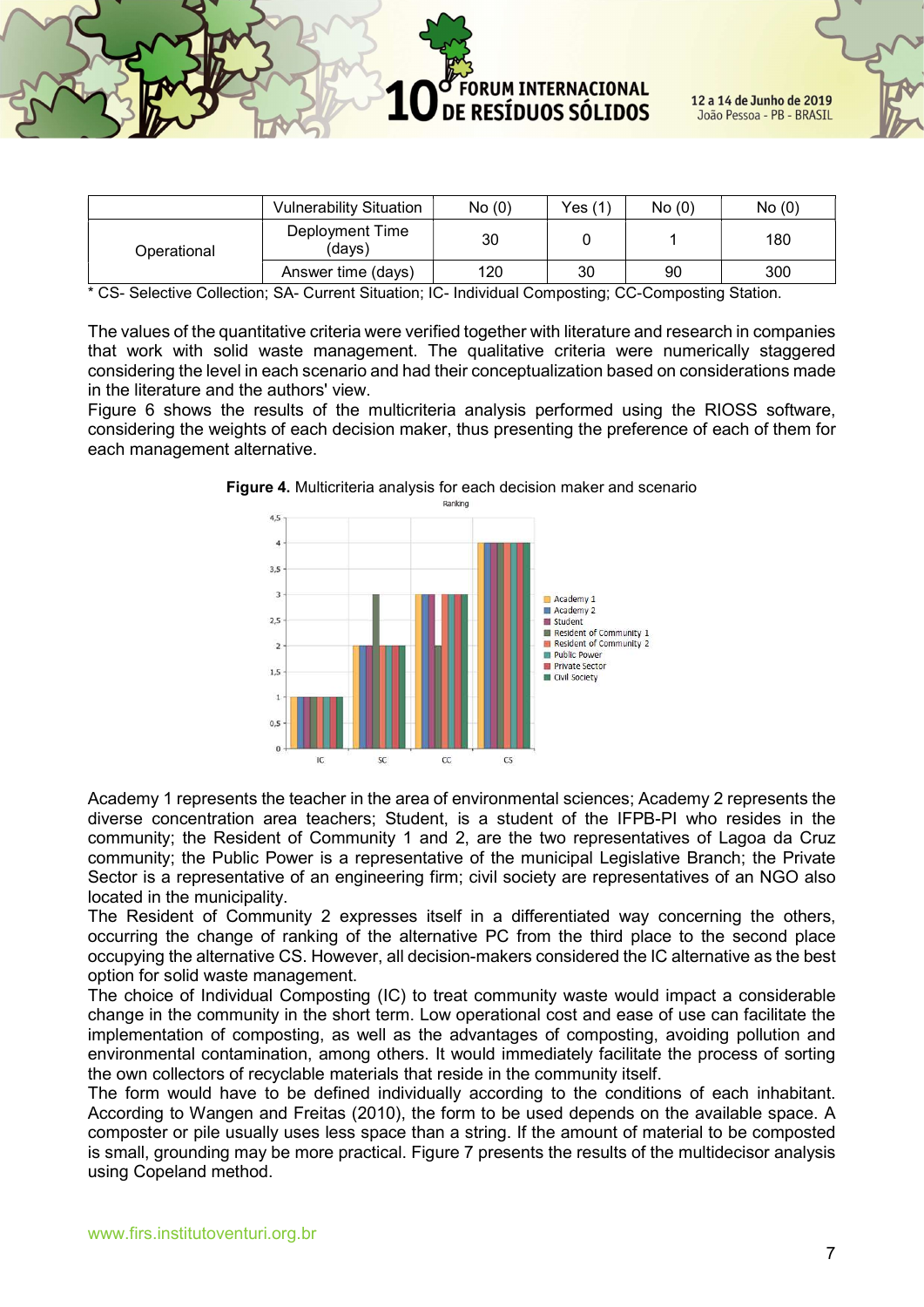



As already mentioned, the Copeland method has a single ranking that we calculated according to the preferences of all decision makers. The Net Flow represents the total number of wins of a scenario obtained through the difference between Positive Flow and Negative Flow, that is, wins minus losses, respectively.

The final ordering chose the IC scenario as the best alternative. This scenario obtained the number of three victories, that is, it was preferred in all Scenarios studied.

#### 6. FINAL CONSIDERATIONS

In this work, we perform analysis of solid waste management alternatives for the rural community of Lagoa da Cruz. We analyzed four alternatives, four dimensions, and seven criteria. We chose the IC alternative as the best option in the multi-criteria analysis considering the weights of the decisionmakers, seven times out of a total of eight decision makers. The proposed alternatives considered the current panorama of the community, the municipality and the possibility of owning the community to manage its waste, avoiding being left to the mercy of external agents that can bring solutions that are not viable and/or out of time. In the multidecisor analysis, the choice of the IC alternative was confirmed, having many victories after the ordering using the Copeland method.

We verified that it is possible to use multicriteria analysis techniques to support decision making in public policies. Further study is needed, especially regarding the characteristics of waste produced in the community (gravimetry) and use of more (mainly quantitative) criteria, avoiding personal judgments. We hoped that studies like this might also contribute to the implementation of the municipal solid waste plans provided in the National Solid Waste Policy (PNRS).

#### **REFERENCES**

ABRELPE - BRAZILIAN ASSOCIATION OF PUBLIC CLEANING AND SPECIAL WASTE. Overview of solid waste in Brazil in 2016. Abrelpe, 2016.Available in: <http://www.abrelpe.org.br/Panorama/panorama2016.pdf>.Acesso em: 24 de jun. de 2017.

ARAUJO, A. G.; ALMEIDA, A. T. Apoio à decisão na seleção de investimentos em petróleo e gás: uma aplicação utilizando o método PROMETHEE.Gest. Prod., São Carlos, v. 16, n. 4, p. 534-543, Dec. 2009. Disponível em: <http://www.scielo.br/scielo.php?script=sci\_arttext&pid=S0104-530X2009000400004&lng=en&nrm=iso>. accesso em: 14 mai 2018.

ARIKAN, E.; ŞIMŞIT-KALENDER, Z. T.; VAYVAY, Ö. Solid waste disposal methodology selection using multi-criteria decision making methods and an application in Turkey, Journal of Cleaner Production, Outubro 2015, ISSN 0959-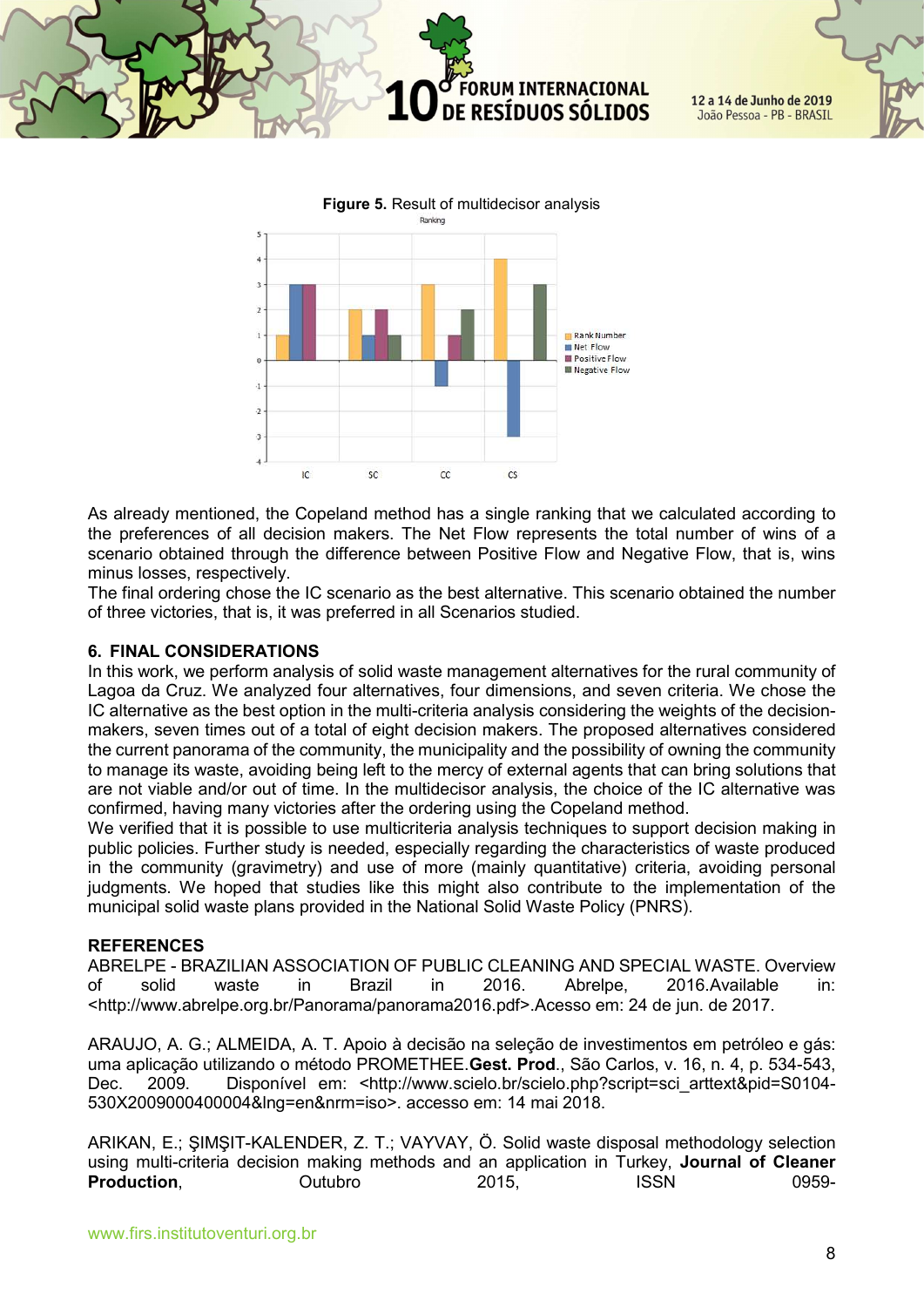6526,Disponívelem:<http://dx.doi.org/10.1016/j.jclepro.2015.10.054. >. Acessoem: 19 de ago. de 2016.

**ORUM INTERNACIONAL** 

DE RESÍDUOS SÓLIDOS

BALABAN, Y.; BAKI, B. The determination of the most appropriate solid waste disposal system with analytic network process approaching. Trabzoniliornegi. Atatürk Univ. J. Econ. Adm. Sci. 24 (3), 183e192, 2010.

BELTRÁN, P. A.; FERRANDO, J. P. P.; GARCÍA, F.; AGULLÓ, A. P. An Analytic Network Process approach for siting a municipal solid waste plant in the Metropolitan Area of Valencia (Spain), Journal of Environmental Management, Volume 91, nº 5, p 1071-1086, Mai 2010, ISSN 0301-4797,Disponívelem:<http://dx.doi.org/10.1016/j.jenvman.2009.12.007.>. Acesso em: 19 de ago. de 2016.

BRASIL. Lei nº 12.305, de 2 de agosto de 2010. Política Nacional de Resíduos Sólidos. Disponível em: <http://www.planalto.gov.br/ccivil 03/ ato2007- 2010/2010/lei/l12305.htm>. Acesso em: 21 ago. 2016.

CABRAL, A. V. Análise multicritério em sistemas de informação geográfica para a localização de aterros sanitários: O caso da região Sul da ilha de Santiago, Cabo Verde. 2012. 133f. Dissertação. (Mestrado em Gestão do Território) - Faculdade de Ciências Sociais e Humanas. Universidade Nova de Lisboa. 2012. Disponível em:<http://run.unl.pt/bitstream/10362/8627/1/Analise\_multicriterio\_em%20SIG\_para\_localiza%C3 %A7%C3%A3o de aterro sani.pdf. > Acesso em: 23 de ago. de 2016.

DAROLT, Moacir Roberto. Lixo rural: do problema à solução. Com Ciência, São Paulo, v. 95, 10 fev. 2008. Disponível em: <http://www.comciencia.br>. Acesso em: 22 ago. 2016.

ESKANDARI, M.; HOMAEE, M.; MAHMODI, S. An integrated multi criteria approach for landfill siting in a conflicting environmental, economical and socio-cultural area, Waste Management, v. 32, n. 8, p. 1528-1538, Agosto 2012, ISSN 0956-053X, Disponívelem:<http://dx.doi.org/10.1016/j.wasman.2012.03.014.>Acesso em: 25 de ago. de 2016.

FUNDAÇÃO Nacional de Saúde. Panorama do Saneamento Rural no Brasil - FUNASA. 2012. Disponível em: <http://www.funasa.gov.br/site/engenharia-de-saude-publica-2/saneamento rural/panorama-do-saneamento-rural-no-brasil/>. Acesso em: 19 ago. 2018.

HAMADA, P. Formulação de um índice de qualidade de gestão de resíduos sólidos. 2012. 133f. Dissertação (Mestrado) – Universidade Estadual Paulista. Faculdade de Engenharia, Bauru, 2012.

HANAN, D.; BURNLEY, S.; COOKE, D.; A multi-criteria decision analysis assessment of waste paper management options, Waste Management, v. 33, n. 3, p. 566-573, Mar. 2013, ISSN 0956- 053X, Disponívelem:<http://dx.doi.org/10.1016/j.wasman.2012.06.007. >. Acesso em: 20 de ago. de 2016.

HE, P. Municipal solid waste in rural areas of developing country: Do we need special treatment mode?, Waste Management, Volume 32, n. 7, Julho 2012, p. 1289-1290, ISSN 0956-053X, Disponívelem: <http://dx.doi.org/10.1016/j.wasman.2012.03.023.>Acesso em: 26 de ago. de 2016.

HUANG, I. B.; KEISLER, J.; LINKOV, I. Multi-criteria decision analysis in environmental sciences: Ten years of applications and trends, **Science of The Total Environment**, v. 409, n. 19, p. 3578-